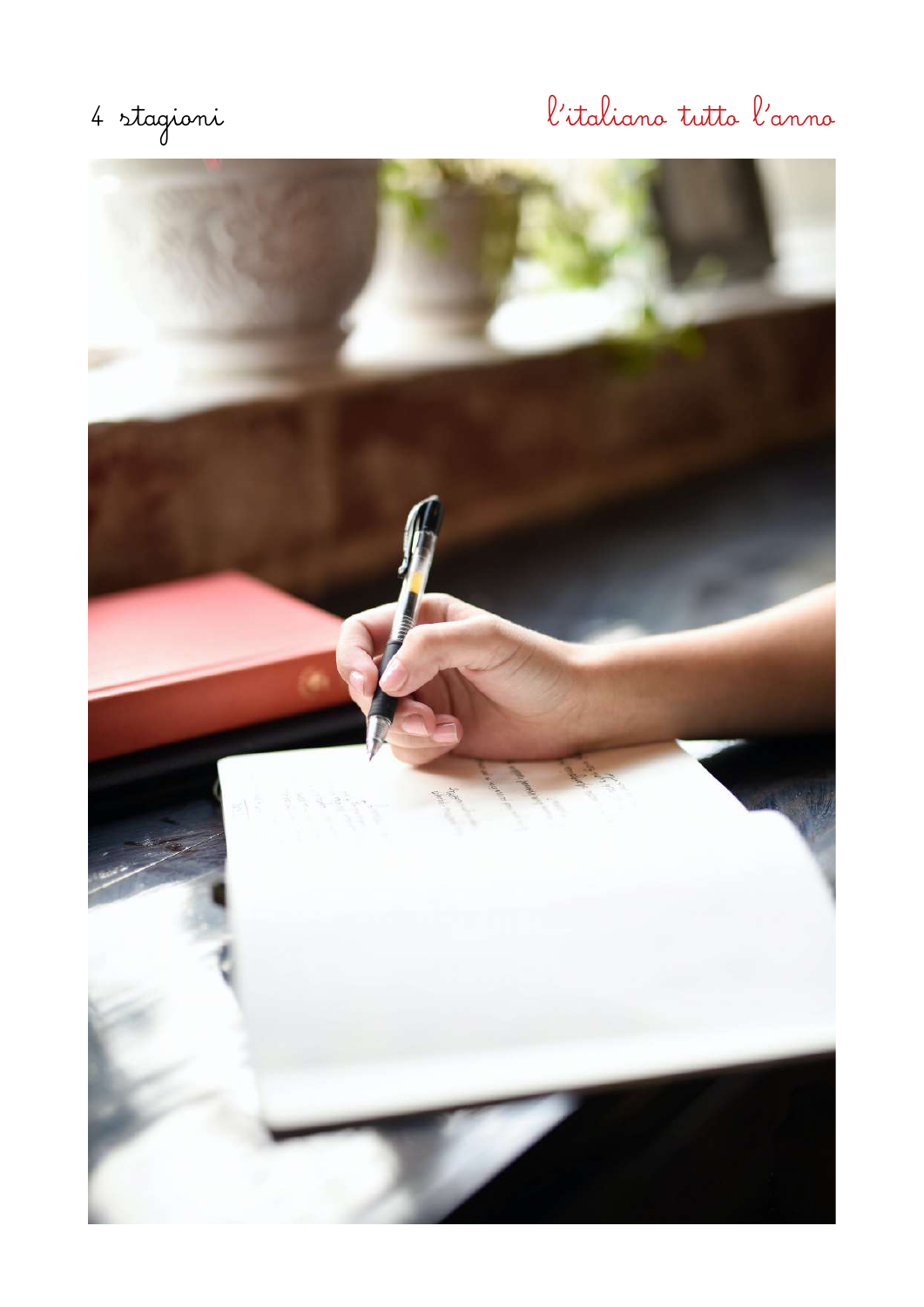webinars for listening 4



**4 stagioni** (*4 Seasons*) is a course of study that allows you to deepen your knowledge of the Italian language and culture in a useful and entertaining way: through listening to our webinars, reading our magazine, writing for our blog and engaging in conversation. And, it is up to you to choose when to do it. In addition, while participating in this program of study, you will become part of a community of students throughout the world who, like you, love Italy.





studiopensierini.com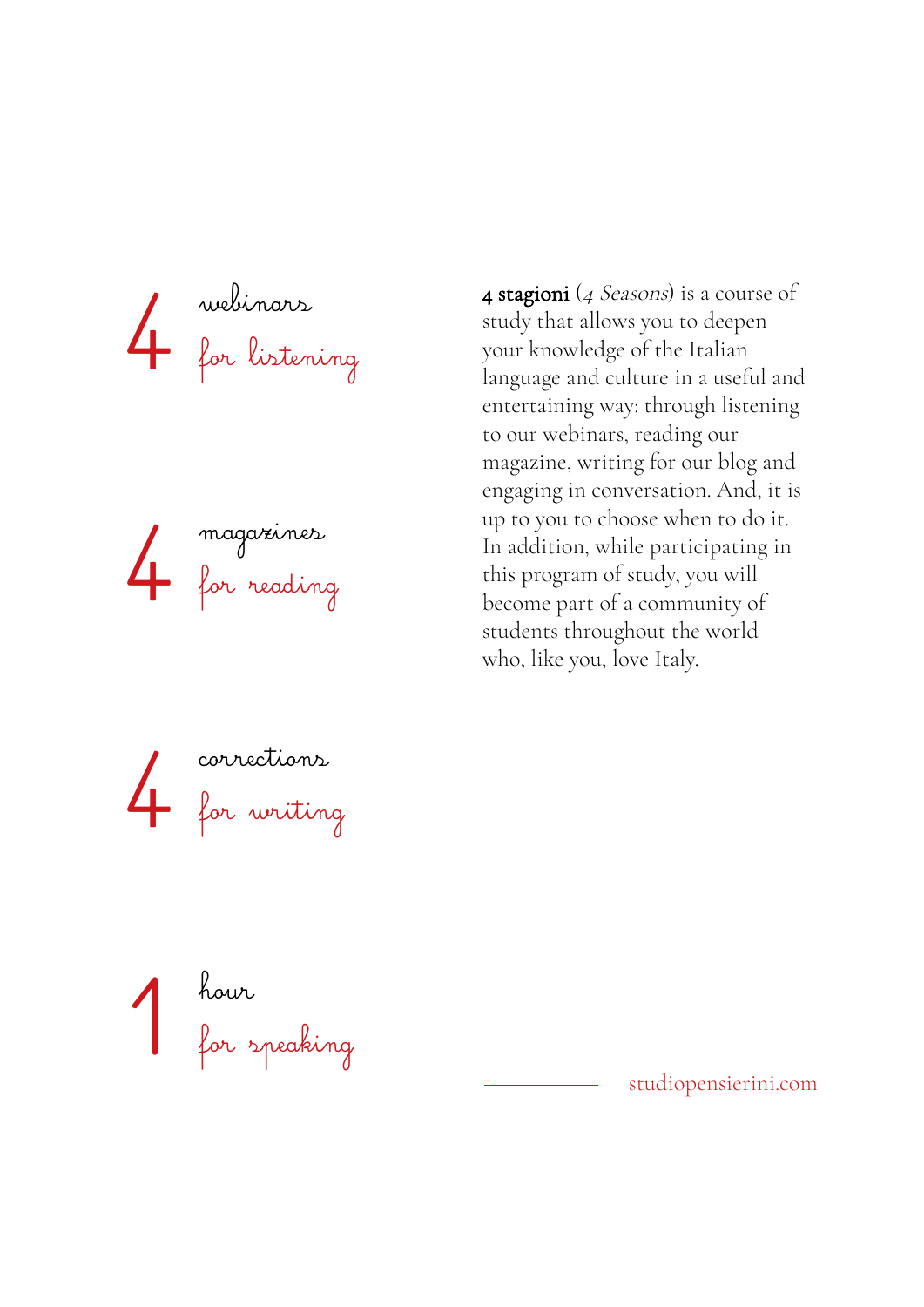4 webinars for listening

Our webinars let you improve your knowledge of Italy and the Italian language.

4 in-depth webinars about books and writers who have found a way to tell about Italy in a novel way. If you would not be able to watch the webinars live, don't worry. You will receive the recording to look at whenever you prefer.

Friday, March 18, 2022 at 7:00 p.m.

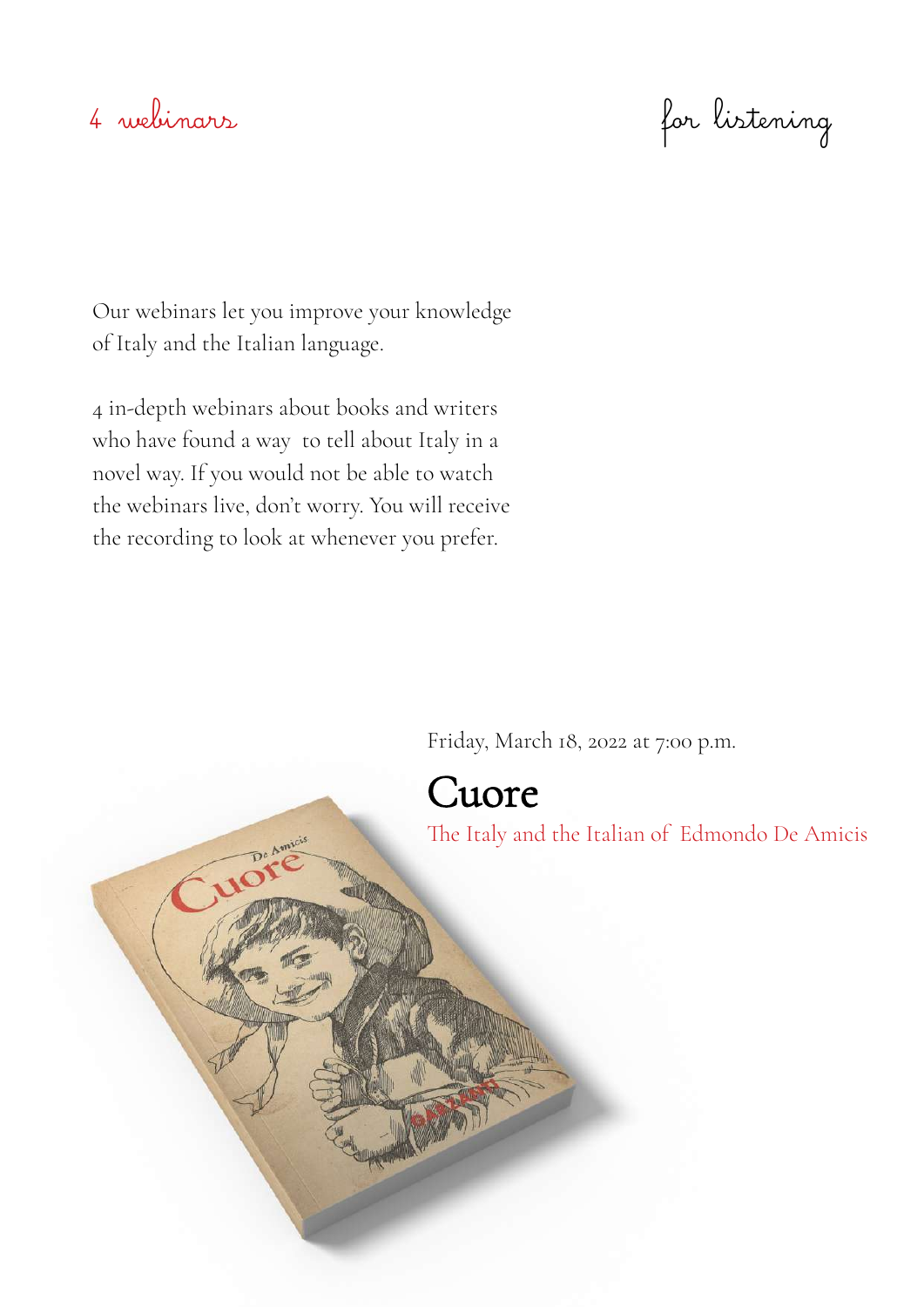

Friday, June 17, 2022 at 7:00 p.m.

## Il gattopardo

The Italy and the Italian of Tomasi di Lampedusa



Friday, September 16, 2022 at 7:00 p.m.

## Il nome della rosa

The Italy and the Italian of Umberto Eco



Friday, December 16, 2022 at 7:00 p.m.

## L'amica geniale

The Italy and the Italian of Elena Ferrante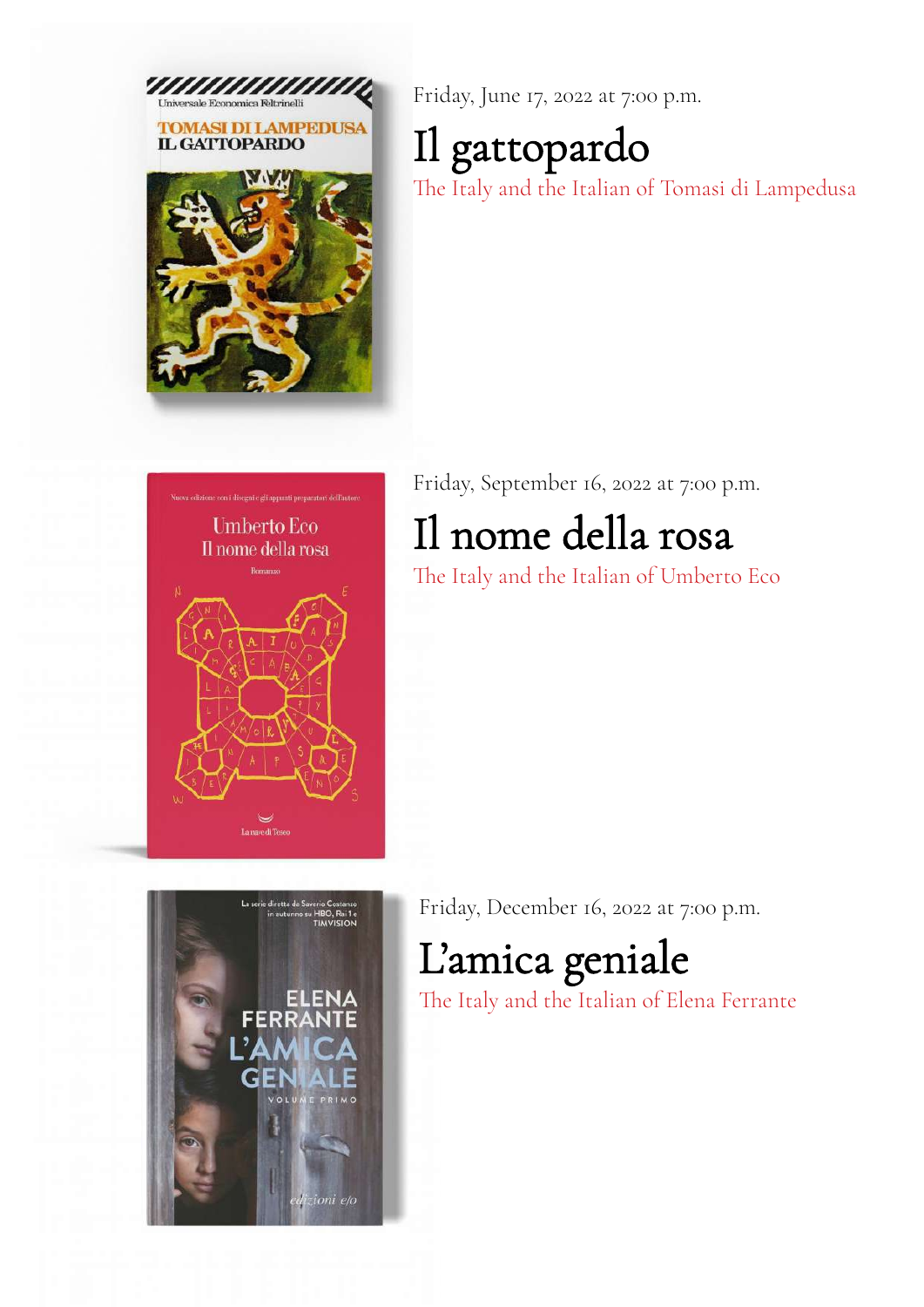## 4 magazines for reading

Do you want to read texts written in Italian on a simpler level? Our [magazine](https://www.studiopensierini.com/magazine) collects the best short stories or writings which were written by students for our blog, accompanied by illustrations and unusual and interesting facts about the Italian language, culture, and society. The magazine is formatted and illustrated in a way which makes reading it an enjoyable way to study the Italian language.

Every three months you will receive a new issue in a digital format which you will be able to read on a pc, tablet and smartphone. Or, you will be able to print and read on paper.



## Essere indipendente

**Iara**<br>Nata in Russia<br>Nive a Croossi

Tempi pericolosi

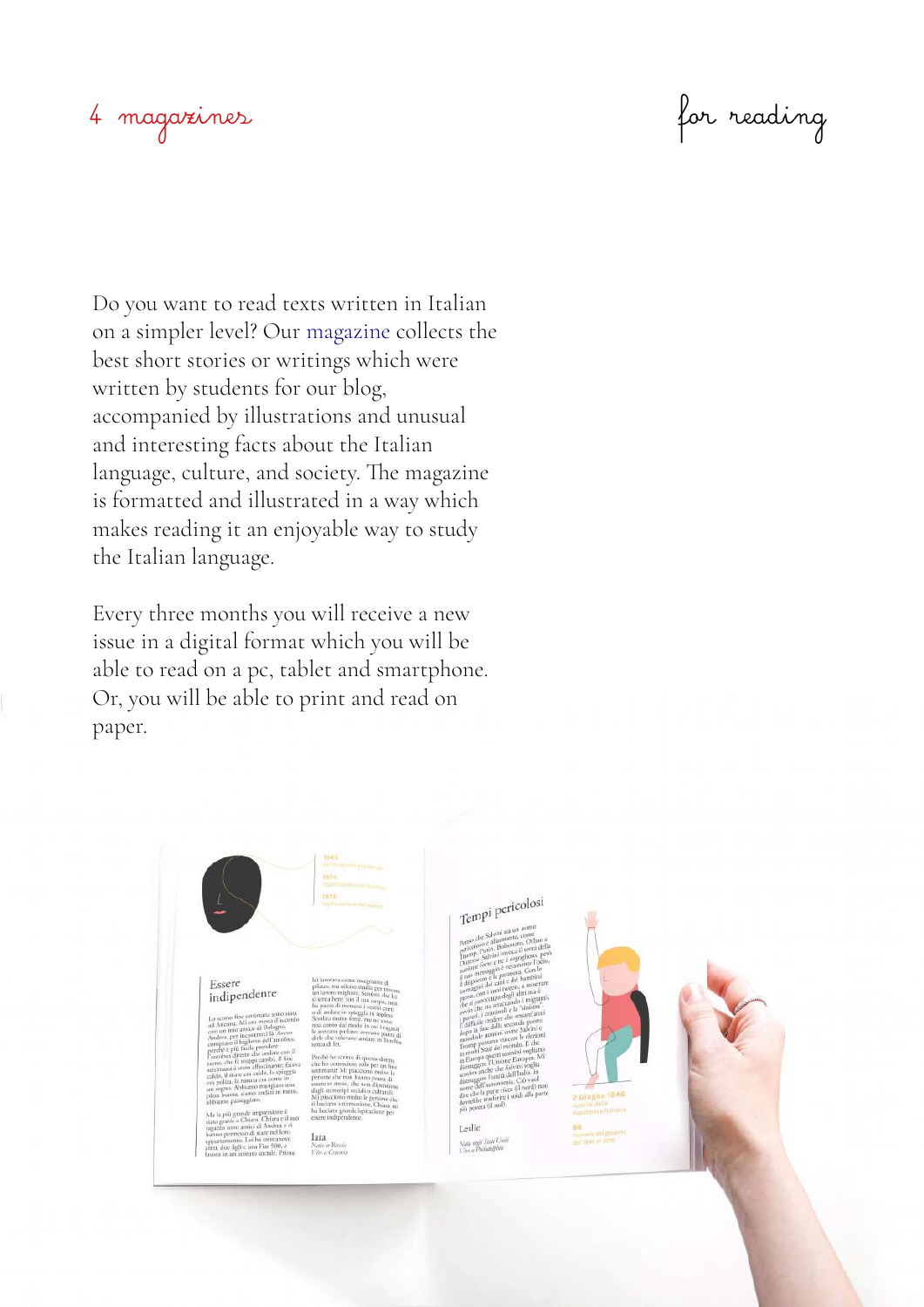4 corrections for writing

Do you want to learn Italian through writing? Sometimes writing lets us think more about the language and enables us to correctly put into place what we have learned. You can send up to 4 texts, each one up to a maximum of 2000 keystrokes (one page), on a theme of your choice or on the one we have chosen. The compositions will receive individualized and thorough corrections through the use of a page explaining the grammar. Later, if you wish, your compositions will be published in our [blog](https://pensierini.blog/) and in our magazine.

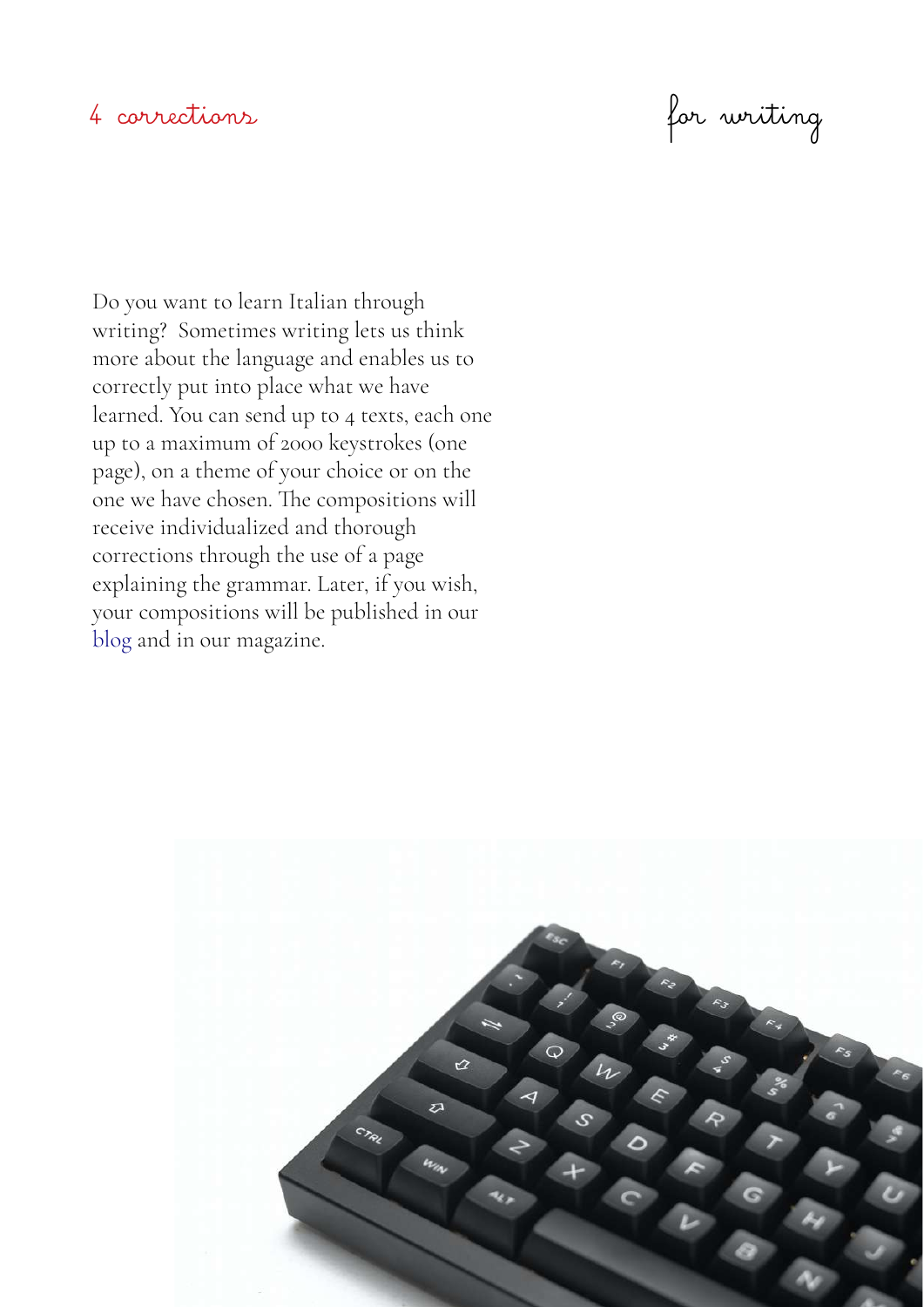1 hour for speaking

Do you want to put into practice what you have learned? You will have one hour to talk about everything that you want to discuss. This is the moment to delve into the questions you faced in the course of the webinars, in the writings in the magazines, or in the writing of your own texts. If you like this time for conversation, you could choose to enroll yourself in [individual conversation lessons](https://www.studiopensierini.com/lezioni).

![](_page_6_Picture_3.jpeg)